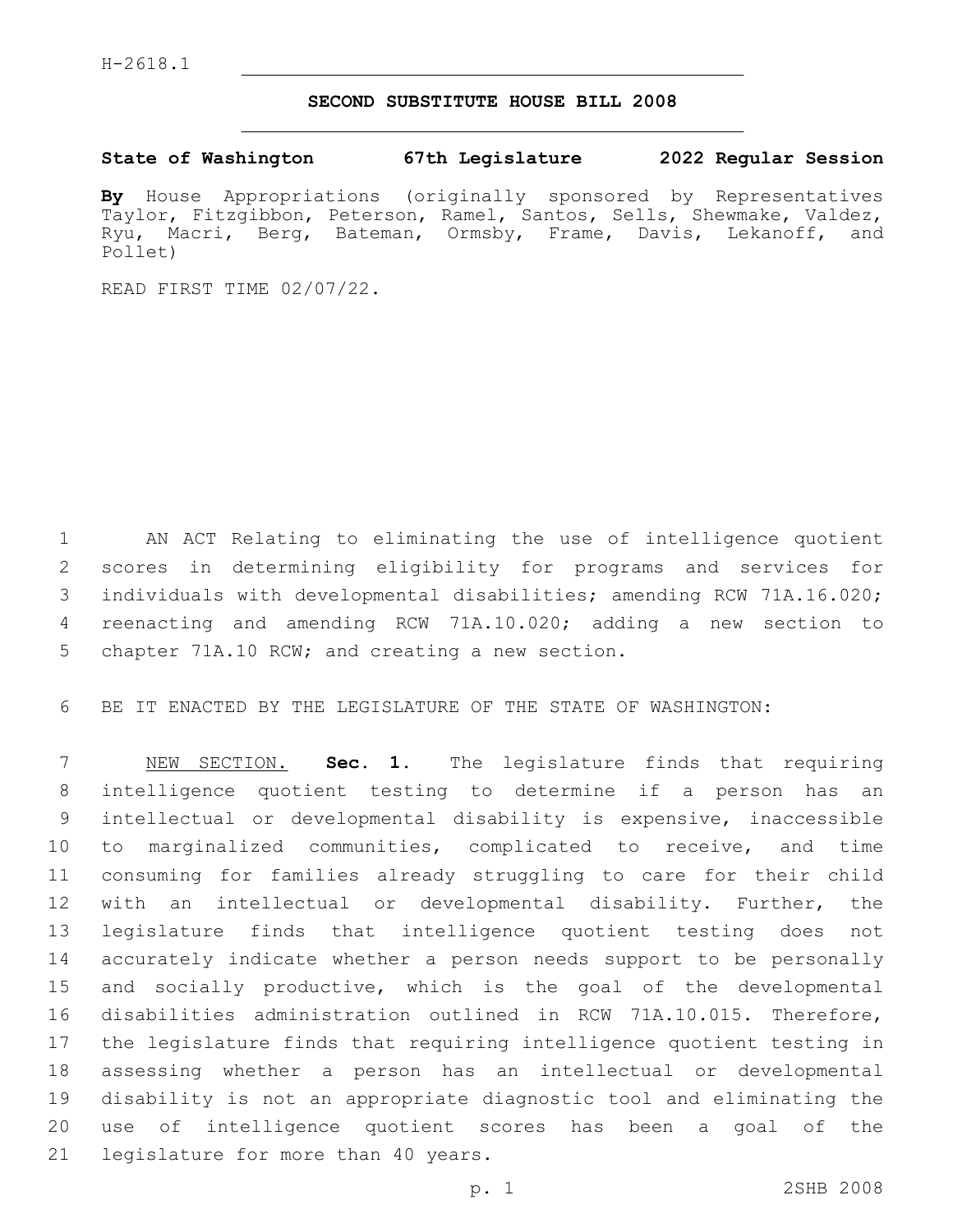NEW SECTION. **Sec. 2.** A new section is added to chapter 71A.10 2 RCW to read as follows:

 (1) Beginning July 1, 2025, the department may not use intelligence quotient scores in determining eligibility or substantial limitation for developmental disability-related services for any programs or services for individuals with developmental disabilities except as provided in subsection (2) of this section. The department shall maintain eligibility for any persons previously determined eligible for services in whole or in part because of an intelligence quotient score and may not require such persons to meet any new eligibility requirements established in response to the discontinuation of the use of intelligence quotient scores. The department may continue to use a diagnosis from qualifying diagnosticians and adaptive functioning assessments to determine 15 eligibility and substantial limitation.

 (2) An intelligence quotient score may be used to establish a presumption of eligibility for developmental disability programs and 18 services.

 (3) Beginning July 1, 2025, when the department has capacity and funding to enroll additional individuals in its Medicaid waivers, it must prioritize individuals who have been determined eligible for paid services but were not receiving them as of June 30, 2025.

 **Sec. 3.** RCW 71A.10.020 and 2014 c 139 s 2 are each reenacted and 24 amended to read as follows:

 As used in this title, the following terms have the meanings indicated unless the context clearly requires otherwise.

 (1) "Assessment" means an evaluation is provided by the 28 department to determine:

 (a) If the individual meets functional and financial criteria for 30 medicaid services; and

(b) The individual's support needs for service determination.

 (2) "Community residential support services," or "community support services," and "in-home services" means one or more of the 34 services listed in RCW 71A.12.040.

 (3) "Crisis stabilization services" means services provided to persons with developmental disabilities who are experiencing behaviors that jeopardize the safety and stability of their current living situation. Crisis stabilization services include: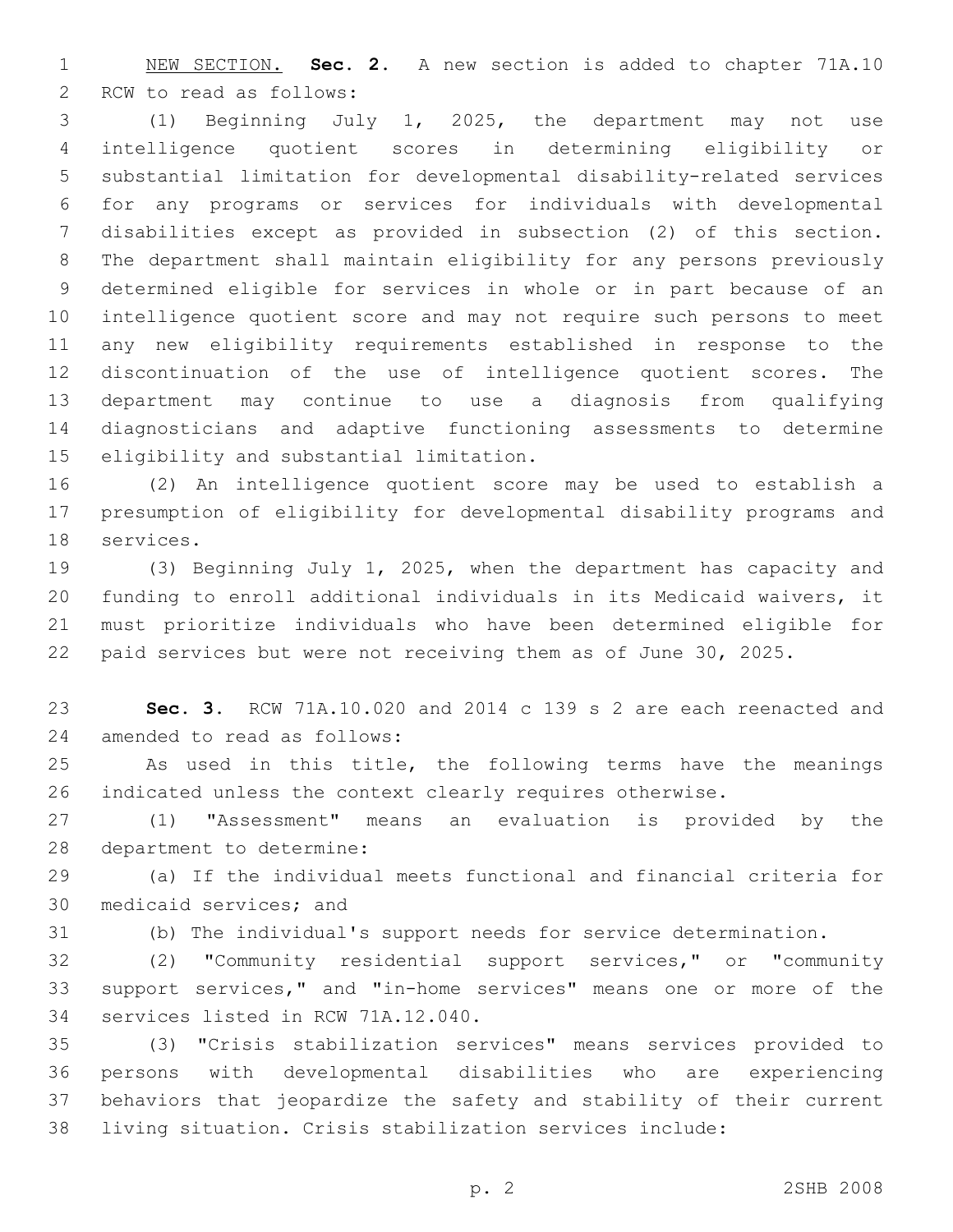(a) Temporary intensive services and supports, typically not to exceed sixty days, to prevent psychiatric hospitalization, institutional placement, or other out-of-home placement; and

 (b) Services designed to stabilize the person and strengthen their current living situation so the person may continue to safely reside in the community during and beyond the crisis period.

 (4) "Department" means the department of social and health 8 services.

 (5) "Developmental disability" means a disability attributable to intellectual disability, cerebral palsy, epilepsy, autism, or another neurological or other condition of an individual found by the secretary to be closely related to an intellectual disability or to require treatment similar to that required for individuals with intellectual disabilities, which disability originates before the individual attains age eighteen, which has continued or can be 16 expected to continue indefinitely, and which constitutes a 17 substantial limitation to the individual. By ((January 1, 1989)) June 18 30, 2025, the department shall promulgate rules which define 19 neurological or other conditions in a way that ((is not limited to)) 20 does not include intelligence quotient scores as ((the sole)) a determinant of these conditions, and notify the legislature of this 22 action.

 (6) "Eligible person" means a person who has been found by the secretary under RCW 71A.16.040 to be eligible for services.

 (7) "Habilitative services" means those services provided by program personnel to assist persons in acquiring and maintaining life skills and to raise their levels of physical, mental, social, and vocational functioning. Habilitative services include education, 29 training for employment, and therapy.

 (8) "Legal representative" means a parent of a person who is under eighteen years of age, a person's legal guardian, a person's limited guardian when the subject matter is within the scope of the limited guardianship, a person's attorney-at-law, a person's attorney-in-fact, or any other person who is authorized by law to act 35 for another person.

 (9) "Notice" or "notification" of an action of the secretary 37 means notice in compliance with RCW 71A.10.060.

 (10) "Residential habilitation center" means a state-operated facility for persons with developmental disabilities governed by 40 chapter 71A.20 RCW.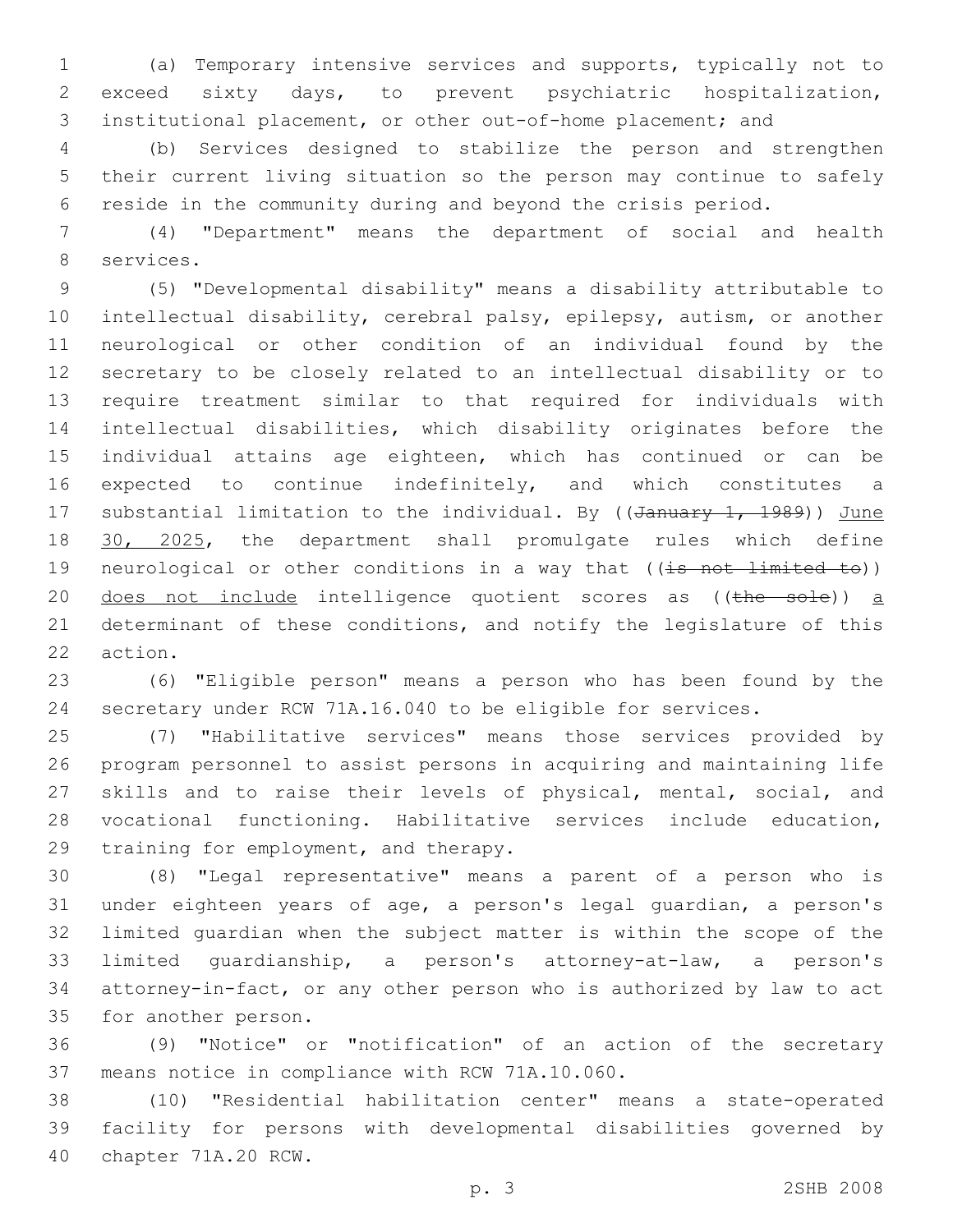(11) "Respite services" means relief for families and other caregivers of people with disabilities, typically not to exceed ninety days, to include both in-home and out-of-home respite care on an hourly and daily basis, including twenty-four hour care for several consecutive days. Respite care workers provide supervision, companionship, and personal care services temporarily replacing those provided by the primary caregiver of the person with disabilities. Respite care may include other services needed by the client, including medical care which must be provided by a licensed health 10 care practitioner.

 (12) "Secretary" means the secretary of social and health 12 services or the secretary's designee.

 (13) "Service" or "services" means services provided by state or 14 local government to carry out this title.

 (14) "Service request list" means a list of eligible persons who have received an assessment for service determination and their assessment shows that they meet the eligibility requirements for the requested service but were denied access due to funding limits.

 (15) "State-operated living alternative" means programs for community residential services which may include assistance with activities of daily living, behavioral, habilitative, interpersonal, protective, medical, nursing, and mobility supports to individuals who have been assessed by the department as meeting state and federal requirements for eligibility in home and community-based waiver programs for individuals with developmental disabilities. State- operated living alternatives are operated and staffed with state 27 employees.

 (16) "Supported living" means community residential services and housing which may include assistance with activities of daily living, behavioral, habilitative, interpersonal, protective, medical, nursing, and mobility supports provided to individuals with disabilities who have been assessed by the department as meeting state and federal requirements for eligibility in home and community- based waiver programs for individuals with developmental disabilities. Supported living services are provided under contracts with private agencies or with individuals who are not state 37 employees.

 (17) "Vacancy" means an opening at a residential habilitation center, which when filled, would not require the center to exceed its 40 biennially budgeted capacity.